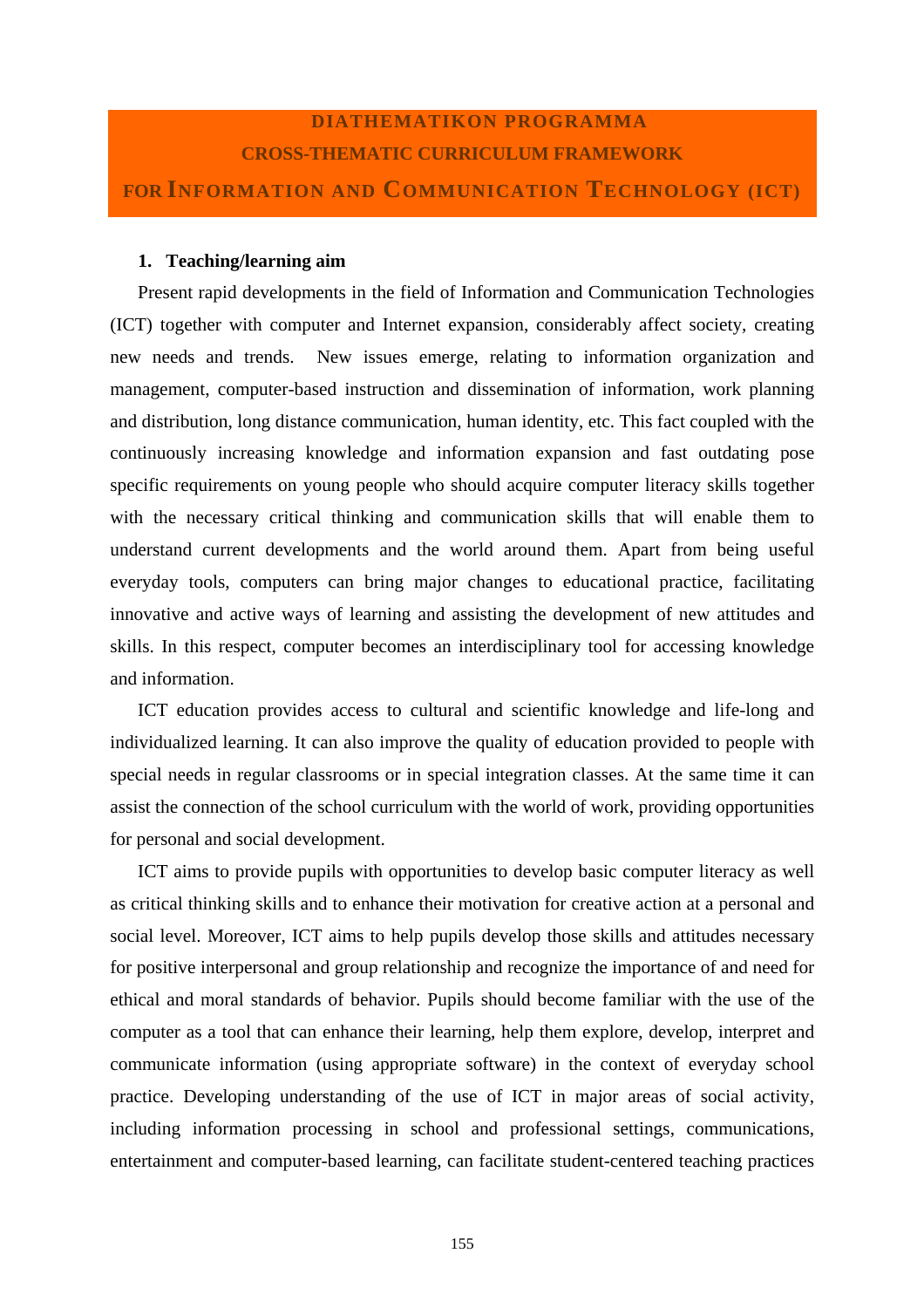and provide opportunities for individualized learning. Last but not least, it can help pupils acquire the necessary critical thinking and cooperation skills that will provide equal opportunities for access to knowledge and life long learning.

### **2. Content Guiding Principles, General Goals, Indicative Fundamental Crossthematic Concepts**

At present ICT is included only in the junior high school curriculum while with the present revised curriculum it is now being introduced to Primary school curriculum, following the 'holistic model' of learning, according to which the educational aims are achieved through the infusion of ICT into the other subjects. To combine the two curriculum models ICT topics have been organized according to grade level on the basis of content guiding principles. These principles in turn have been developed and specified according to grade level, pupils' age and cognitive ability. The teaching and learning aims should always be taken into consideration.

General goals are grouped according to three guiding principles: Knowledge and Methodology, Cooperation and Communication and Science and Technology in everyday life.

#### *a. Knowledge and Methodology*

Pupils are introduced to fundamental concepts regarding the structure and principles of computer systems. They explore a variety of application tools, including word processing and other kinds of software for general use and acquire methodological skills. They become familiar with the computer as a tool for discovery, creation and self-expression as well as a tool of developing their thinking abilities. They develop an understanding of and explore a variety of information sources and ICT applications, including educational multimedia software, searching the Internet and interactive software.

#### *b. Cooperation and Communication*

Pupils become skillful in using the operating system and application tools, including educational software as well as software for word processing, painting, searching the Internet, etc. They use ICT in the context of project work.

#### *c. Science and Technology in everyday life*

Pupils reflect critically on the impact of ICT on people's lives, considering the social, legal, ethical and moral issues (for example, Internet copyright, information security,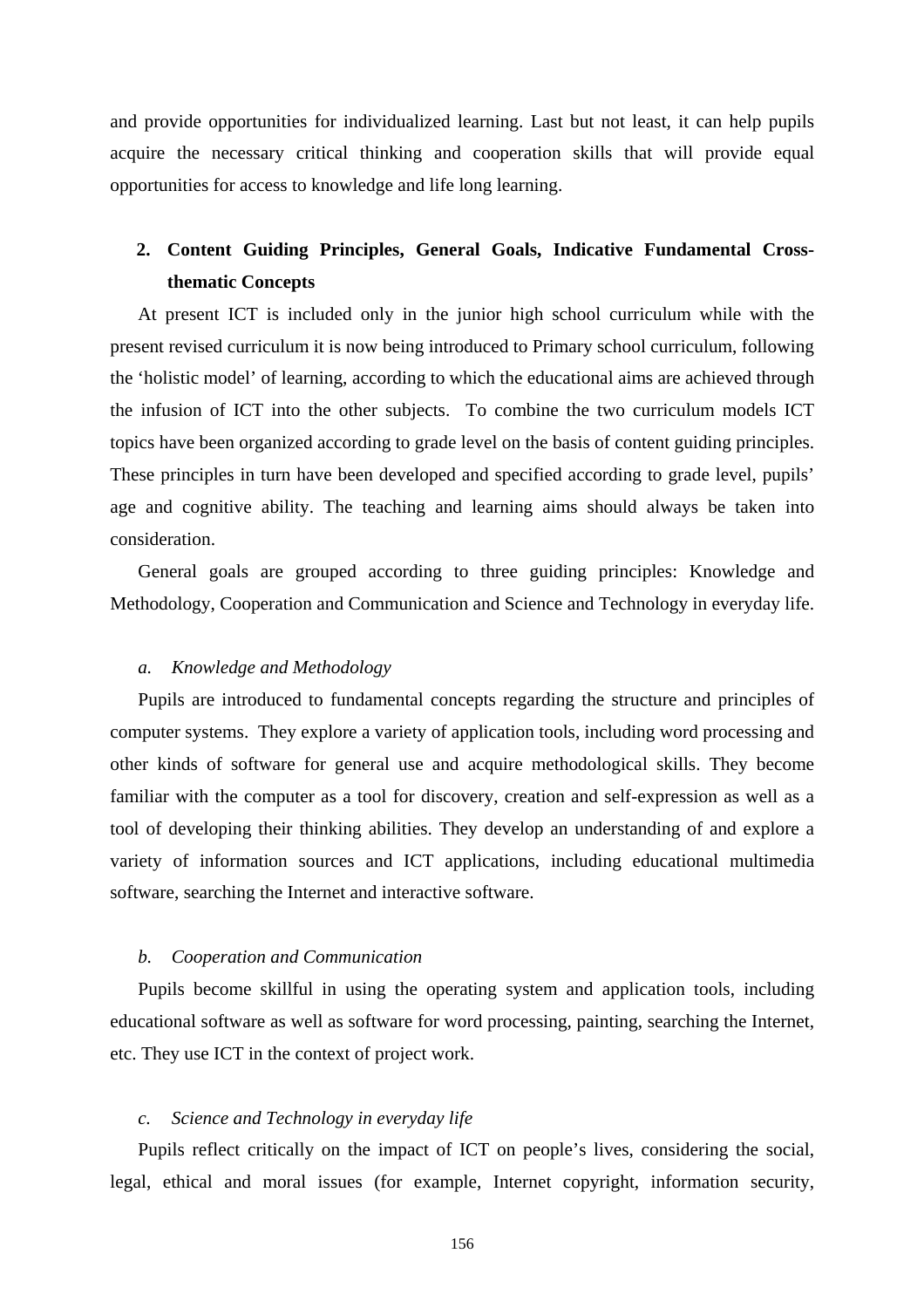# **I. Primary school**

|                 |                        |                                               | <b>Indicative</b>     |
|-----------------|------------------------|-----------------------------------------------|-----------------------|
|                 | <b>Content Guiding</b> | <b>General goals</b>                          | <b>Fundamental</b>    |
| <b>Grade</b>    | <b>Principles</b>      | (Knowledge, skills, attitudes and values).    | <b>Cross-thematic</b> |
|                 |                        |                                               | <b>Concepts</b>       |
|                 |                        | <b>Pupils should:</b>                         |                       |
| 1 <sup>st</sup> | <b>Becoming</b>        | recognize and understand the function of      | <b>Technology</b>     |
| 2 <sub>nd</sub> | familiar with          | the devices and peripherals of a typical      | <b>System</b>         |
|                 | computers              | computer system;                              | <b>Hygiene</b>        |
|                 |                        |                                               | <b>Cooperation</b>    |
|                 |                        | become informed about user protection and     |                       |
|                 |                        | ergonomics;                                   |                       |
|                 |                        |                                               |                       |
|                 |                        | understand the importance of comfortable      |                       |
|                 |                        | posture when sitting in front of a computer;  |                       |
|                 |                        |                                               |                       |
|                 |                        | become familiar with the use of computers     |                       |
|                 |                        | in the home, school and workplace context.    |                       |
|                 |                        |                                               |                       |
|                 | <b>Playing and</b>     | practice starting and closing down an         | <b>Function</b>       |
|                 | learning with          | application, receiving initially some help    | <b>Progress</b>       |
|                 | computers              | from the teacher but gradually acquiring      | <b>Speed</b>          |
|                 |                        | autonomy.                                     | <b>Expression</b>     |
|                 | Communicating          | start visiting selected Internet sites (www). | <b>Communication</b>  |
|                 | electronically         |                                               | <b>Space-Time</b>     |
|                 |                        |                                               | <b>Speed</b>          |
|                 |                        |                                               | <b>Progress</b>       |
| 3 <sup>rd</sup> | <b>Becoming</b>        | be introduced to computer Graphics User       | <b>Technology</b>     |
| 4 <sup>th</sup> | familiar with          | Interface (GUI).                              | <b>Progress</b>       |
|                 | computers              |                                               | <b>Communication</b>  |
|                 |                        |                                               | <b>Organization</b>   |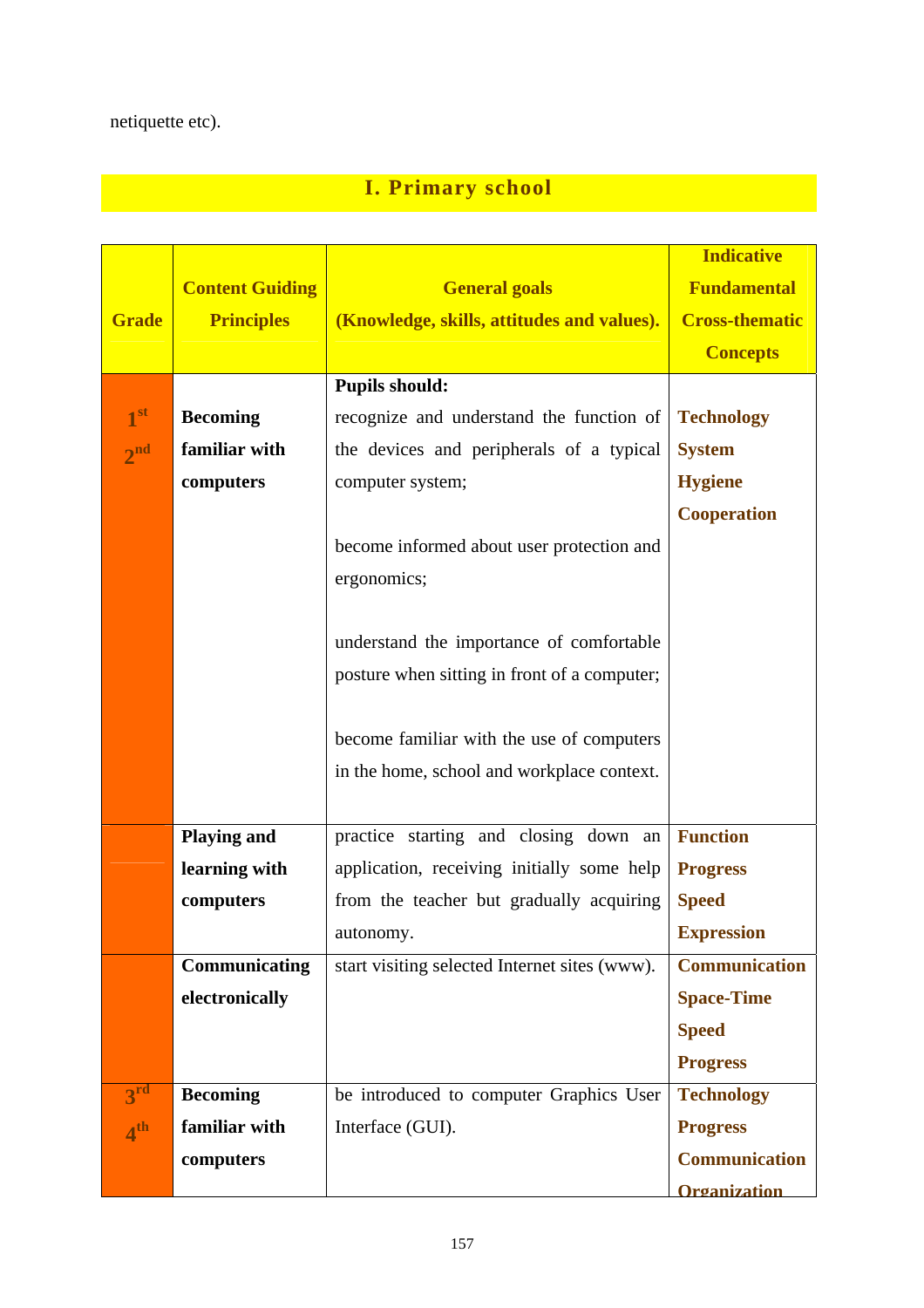|                 |                        |                                              | <b>Organization</b>   |
|-----------------|------------------------|----------------------------------------------|-----------------------|
|                 |                        |                                              | <b>Symbolism</b>      |
|                 | <b>Playing and</b>     | acquire word processing<br>and painting      | <b>Creation</b>       |
|                 | learning with          | skills;                                      | <b>Expression</b>     |
|                 | computers              |                                              | <b>Space-Time</b>     |
|                 |                        | learn how to gather information from a       | <b>Organization</b>   |
|                 |                        | variety of sources, including electronic     | <b>Classification</b> |
|                 |                        | dictionaries, databases, etc;                | <b>Change</b>         |
|                 |                        |                                              | Adjustment/           |
|                 |                        | practice saving and opening files initially  | <b>Adaptation</b>     |
|                 |                        | with the help of the teacher and gradually   |                       |
|                 |                        | on their own.                                |                       |
|                 | Communicate            | visit and explore selected Internet sites    | <b>Communication</b>  |
|                 | electronically         | (www).                                       | <b>Space - Time</b>   |
| $5^{\text{th}}$ | <b>Becoming</b>        | be introduced to the computer as a whole     | <b>System</b>         |
| 6 <sup>th</sup> | familiar with          | system                                       | <b>Organization</b>   |
|                 | computers              |                                              |                       |
|                 | <b>Using word</b>      | become familiar with simple text format;     | <b>Creation</b>       |
|                 | processing and         |                                              | <b>Expression</b>     |
|                 | graphics               | learn how to insert a picture in a text;     | <b>Space – Time</b>   |
|                 | software               |                                              | <b>Organization</b>   |
|                 |                        | learn how to store and retrieve a file.      |                       |
|                 | <b>Calculating and</b> | learn how to present information in tables;  | <b>Creation</b>       |
|                 | graphics design        | be introduced to graphics design.            | <b>Expression</b>     |
|                 | <b>Controlling and</b> | be introduced to a simple programming        | <b>Problem</b>        |
|                 | programming            | language (Logo like) for computer control    | <b>Organization</b>   |
|                 |                        | and programming.                             | <b>Selection</b>      |
|                 |                        |                                              | <b>Change</b>         |
|                 |                        |                                              | <b>Adjustment</b>     |
|                 |                        |                                              | <b>Communication</b>  |
|                 |                        |                                              | <b>Interaction</b>    |
|                 | <b>Creating-</b>       | learn how to search, gather, select, process | <b>Organization</b>   |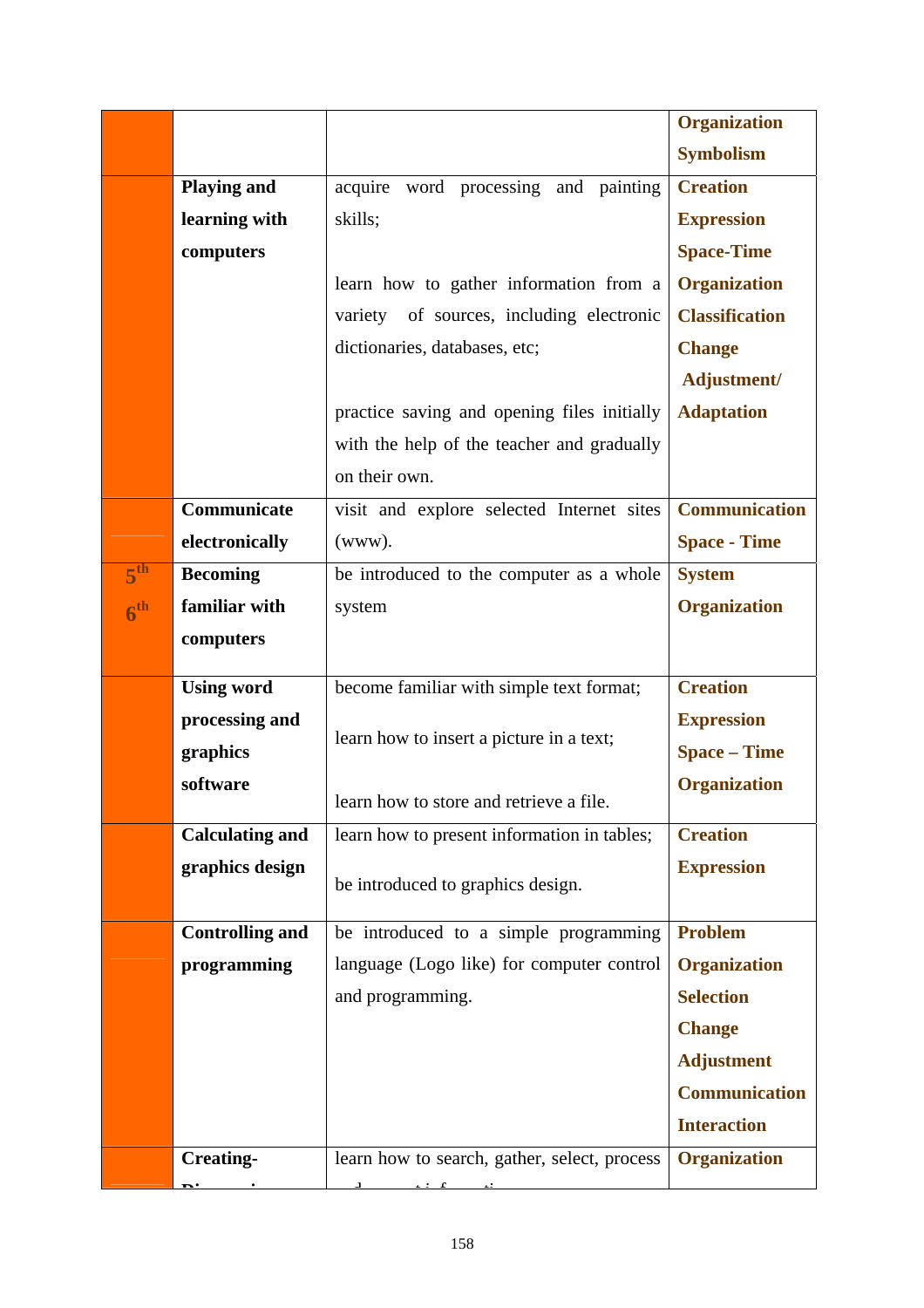| Discovering-          | and present information.                   | <b>Selection</b>       |
|-----------------------|--------------------------------------------|------------------------|
| <b>Exchanging and</b> |                                            | <b>Processing</b>      |
| sharing               |                                            | <b>Interaction</b>     |
| information           |                                            |                        |
| Communicating         | acquire skills in using electronic mail    | <b>Communication</b>   |
| through e-mail        | (e-mail) initially with help and gradually | <b>Space-Time</b>      |
|                       | on their own.                              | <b>Technology</b>      |
|                       |                                            | Progress/              |
|                       |                                            | <b>Development</b>     |
| The computer          | Usage of computer in every day life;       | <b>Technology</b>      |
| and its               |                                            | <b>Communication</b>   |
| <b>Applications</b>   | Discussion – Concerns.                     | <b>Cooperation</b>     |
|                       |                                            | <b>Change</b>          |
|                       |                                            | <b>Balance</b>         |
|                       |                                            | <b>Interdependence</b> |
|                       |                                            | <b>Space-Time</b>      |
|                       |                                            | <b>Attitude</b>        |
|                       |                                            | <b>Problem</b>         |
|                       |                                            | <b>Adjustment</b>      |
|                       |                                            | <b>Development</b>     |
|                       |                                            | <b>Exploitation</b>    |
|                       |                                            |                        |

# **II. Junior High school**

| <b>Grade</b>    | <b>Content Guiding</b><br><b>Principles</b>           | <b>General goals</b><br>(knowledge, skills, attitudes and values)           | <b>Indicative</b><br><b>Fundamental</b><br><b>Cross-thematic</b><br><b>Concepts</b> |
|-----------------|-------------------------------------------------------|-----------------------------------------------------------------------------|-------------------------------------------------------------------------------------|
| 1 <sup>st</sup> | <b>Becoming</b><br>familiar with the<br>computer as a | <b>Pupils should:</b><br>develop an understanding of basic ICT<br>concepts; | <b>Technology</b><br><b>System</b>                                                  |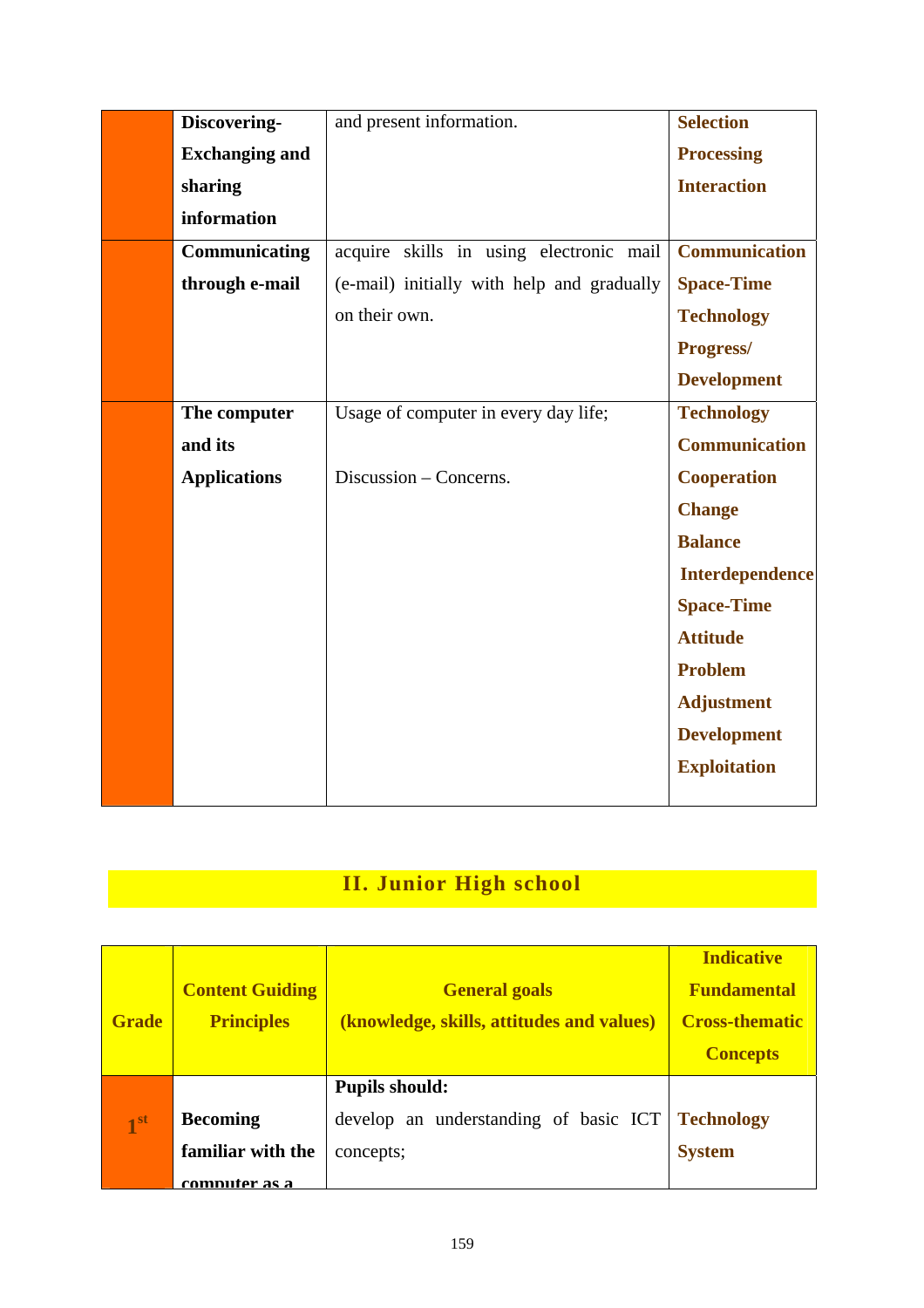| computer as a           | be introduced to the history of computers;   | <b>Change</b>        |
|-------------------------|----------------------------------------------|----------------------|
| whole system            |                                              | <b>Code</b>          |
|                         | become familiar with computer hardware;      | <b>Communication</b> |
|                         |                                              | <b>Space – Time</b>  |
|                         | become familiar with computer software;      | <b>Hygiene</b>       |
|                         |                                              | <b>Cooperation</b>   |
|                         | become aware of issues of hardware,          |                      |
|                         | software and data protection;                |                      |
|                         |                                              |                      |
|                         | become aware of issues of ergonomics and     |                      |
|                         | health protection.                           |                      |
| Finding, storing,       | familiar with Graphics User<br>become        | <b>Communication</b> |
| managing and            | Interface environment.                       | <b>Technology</b>    |
| retrieving              |                                              | <b>Expression</b>    |
| information             | become familiar with the use of Web          | <b>Aesthetics</b>    |
|                         | browsers                                     | <b>Symbolism</b>     |
|                         |                                              | <b>Time - Space</b>  |
| <b>Using</b>            | be taught to:                                | <b>Communication</b> |
| application tools       | present their ideas using text and pictures; | <b>Technology</b>    |
| for:                    |                                              | <b>Expression</b>    |
| <b>Presenting ideas</b> | exchange and share information through       | <b>Symbolism</b>     |
|                         | the Internet;                                | <b>Time - Space</b>  |
| <b>Exchanging and</b>   |                                              | <b>Change</b>        |
| sharing                 | develop<br>organization,<br>cooperation,     | <b>Progress</b>      |
| information             | scheduling and participation skills;         | <b>Cooperation</b>   |
|                         |                                              | <b>Interaction</b>   |
| <b>Finding things</b>   | develop a sense of responsibility.           |                      |
| out                     |                                              |                      |
| <b>Using ICT inside</b> | Use of Computer in every day life (at        | <b>Technology</b>    |
| and outside             | school, at home, in banks etc.)              | <b>Communication</b> |
| school                  |                                              | <b>Expression</b>    |
|                         |                                              | <b>Time – Space</b>  |
|                         |                                              | <b>Change</b>        |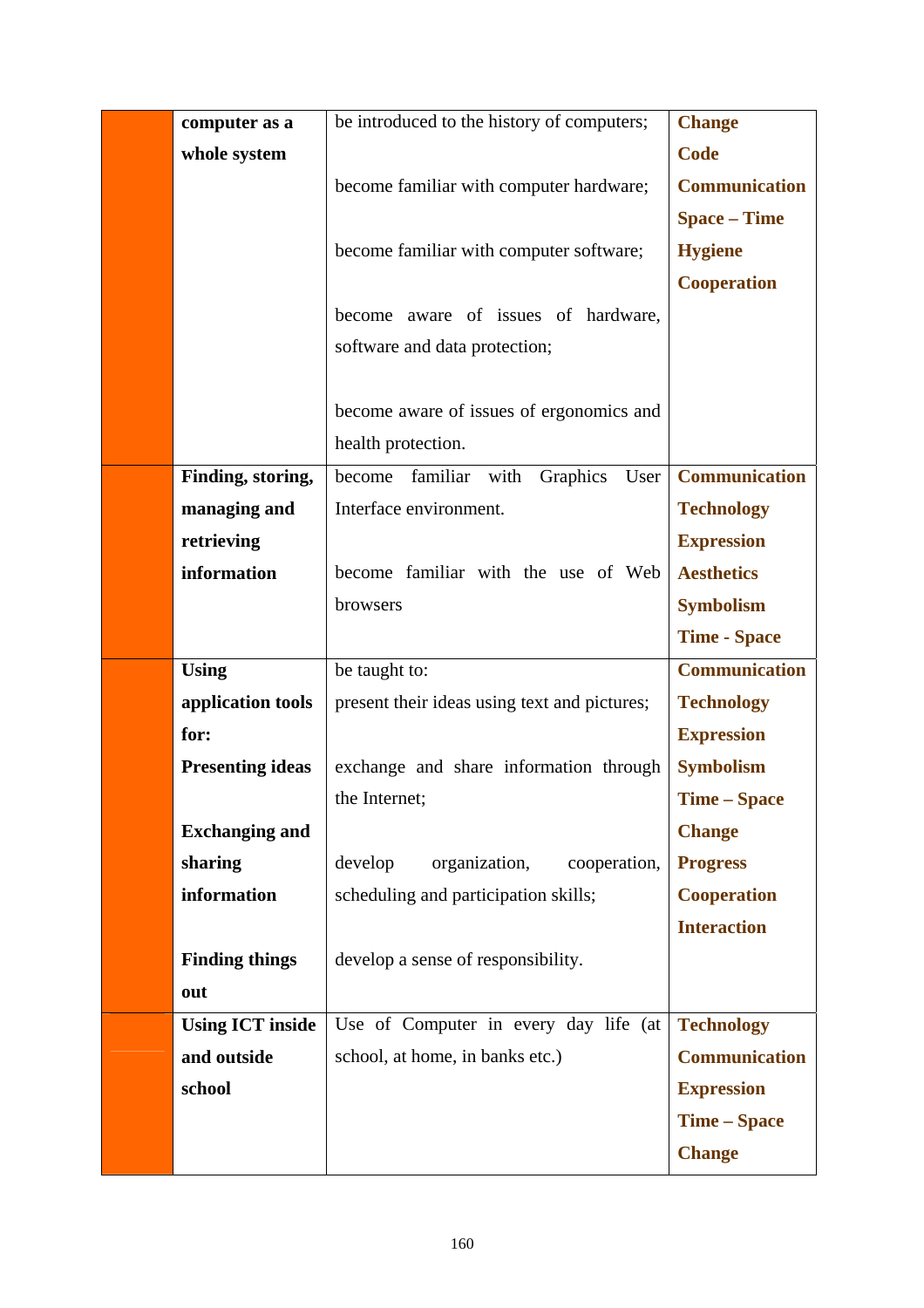|                 |                         |                                              | Progress/             |
|-----------------|-------------------------|----------------------------------------------|-----------------------|
|                 |                         |                                              | <b>Development</b>    |
|                 |                         |                                              | <b>Communication</b>  |
|                 |                         |                                              | <b>Exploitation</b>   |
|                 |                         |                                              | <b>Interaction</b>    |
| $2^{\text{nd}}$ | <b>Becoming</b>         | develop knowledge and understanding of:      | <b>System</b>         |
|                 | familiar with the       | devices<br>computer<br>peripherals,<br>and   | <b>Time – Space</b>   |
|                 | computer as a           | multimedia computers, their features and     | <b>Communication</b>  |
|                 | whole system            | multimedia applications;                     | <b>Symbolism</b>      |
|                 |                         |                                              | <b>Code</b>           |
|                 |                         | develop an understanding of:                 | <b>Organization</b>   |
|                 |                         | data and information representation;         | <b>Part - Whole</b>   |
|                 |                         | computer networks and their uses.            |                       |
|                 | Finding, storing,       | be taught how to:                            | <b>Technology</b>     |
|                 | managing and            | find,<br>retrieve<br>store,<br>manage<br>and | <b>Linearity</b>      |
|                 | retrieving              | information for particular purposes.         | <b>Interaction</b>    |
|                 | information             |                                              | <b>Organization</b>   |
|                 |                         |                                              | <b>Change</b>         |
|                 | <b>Using ICT tools</b>  | be taught how to use application tools for:  | <b>Technology</b>     |
|                 | for:                    | arithmetic processing and graphical data     | <b>Communication</b>  |
|                 | <b>Presenting ideas</b> | representation                               | <b>Time – Space</b>   |
|                 |                         |                                              | <b>Classification</b> |
|                 | <b>Exchanging and</b>   | presentations;                               | <b>Exploitation</b>   |
|                 | sharing                 |                                              | <b>Change</b>         |
|                 | information             | exchanging and sharing information via the   | <b>Problem</b>        |
|                 |                         | Internet.                                    | <b>Expression</b>     |
|                 | <b>Finding things</b>   |                                              | <b>Reliability</b>    |
|                 | out                     |                                              | <b>Cooperation</b>    |
|                 | Using ICT in the        | reflect critically on the impact of ICT on   | <b>Technology</b>     |
|                 | workplace               | their own and others' lives, considering     | <b>Work</b>           |
|                 |                         | issues like changes to working practices     | <b>Time – Space</b>   |
|                 |                         | due to introduction and use of new           | <b>Exploitation</b>   |
|                 |                         | technologies. Emerging needs.                | <b>Change</b>         |